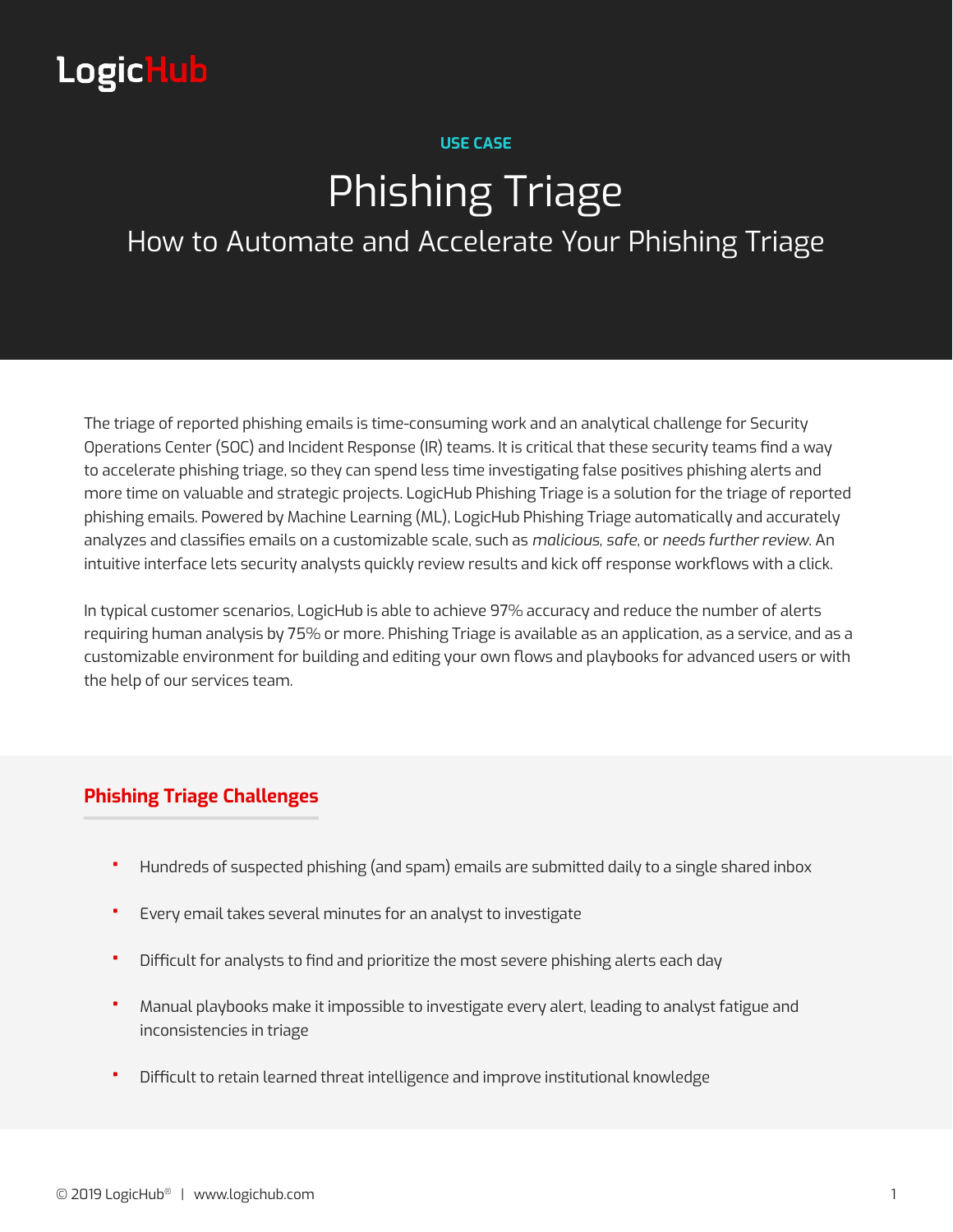### **Solution**

The LogicHub solution incorporates best practices in phishing email analysis and triage:

- **•** Reads and parses email from a phishing mailbox (Exchange, IMAP, etc.).
	- **•** Emails and attachments need to be brought into LogicHub for phishing analysis.
		- **•** A designated mailbox is monitored for user-submitted suspected phishing emails which LogicHub accesses via the built-in email integration.
	- **•** LogicHub runs each email through a dedicated purpose built EML file parser. This parser:
		- **•** Breaks the message down into parts; sender, recipient, subject, body, headers, and various types of metadata
		- **•** Extracts URLs from message body, performing:
			- **•** Regex matching for plaintext emails
			- **•** HTML parsing for HTML emails
	- **•** Downloads attachments
	- **•** If an .eml or .msg file is attached, it parses headers from this as well
- **•** Rapidly assembles context at machine speeds, analyzes emails from multiple perspectives, and assigns a score to each component. Any of the phases can also include a whitelist for known safe values (i.e., a score of 0) or a blacklist for known bad values (i.e., a score of 10). LogicHub performs:
	- **•** Sender and header analysis
		- **•** Can evaluate IPv4 and IPv6 IPs from the received elements in the header and compare against IPs flagged by threat intelligence solutions
		- **•** Runs SPF and DMARC checks to determine spoofing likelihood
		- **•** Scores the email when there is a positive hit for malicious IP or suspicious domain spoofing
	- **•** Attachment analysis
		- **•** Checks attachment hashes against threat intelligence sources and scores on a positive hit
		- **•** Analyses attachments using an OEM ML-based analysis engine
		- **•** Can upload attachments to a sandbox for detonation/exploration, and parse the analysis output to assign a score
	- **•** URL investigation
		- **•** Scores URLs with OEM threat intelligence and domain WHOIS information
		- **•** Can check URLs against third-party tools, services, and products and score them accordingly
		- **•** Can also score based on the similarity of URL domains against organization-specific domains (e.g., "acmicorp.com" vs "acm1corp.com")
		- **•** Can check additional threat databases, if specified
	- **•** Keyword search
		- **•** Searches the body of the email for a custom set of keywords and increases the score if any keyword is found (e.g., keywords associated with credential harvesting and malware-laced phishing emails e.g. "password" or "account number")
	- **•** Subject and Email Body analysis
		- **•** LogicHub can use the results of human analysis to build and maintain a predictive (machine learning) model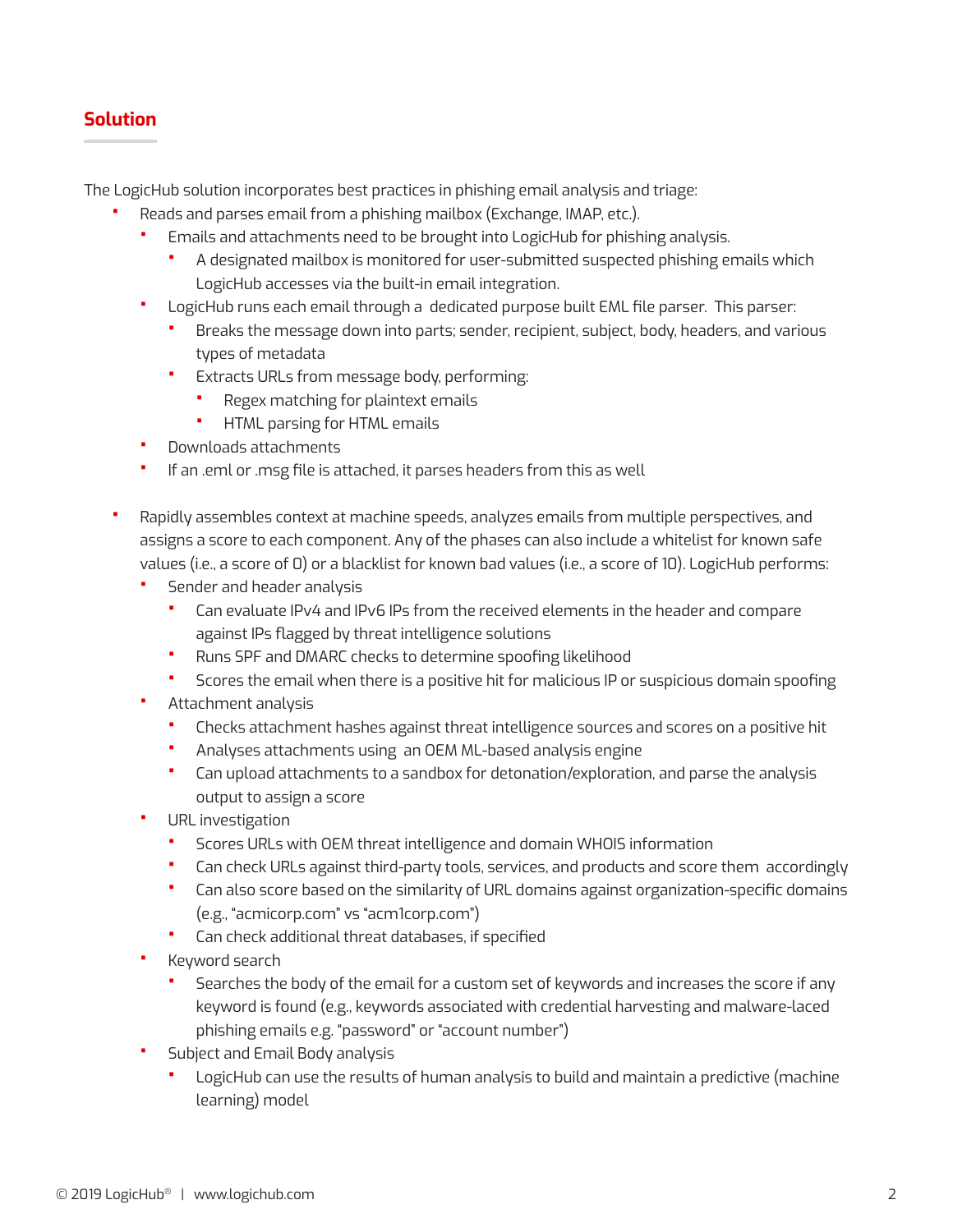- **•** Combines the analysis results and provides a final score based on a formula or ML model.
	- **•** A simple formula is to use the highest score from any investigation as the final score
	- **•** A more advanced formula uses combined weighted average of all scores
	- **•** A machine learning model bases analysis on examples provided by an analyst
- **•** Performs response and remediation steps depending on final score. For example:
	- **•** Threat found: Alert SOC, notify user, and create ticket for audit trail
		- **•** Additionally, can search inboxes for other users who might have received the same malicious email and delete those emails from their inbox
	- **•** Suspicious email: Notify SOC of need to further investigate, notify user, create ticket for tracking which includes investigation details gathered
	- **•** No threat: Notify user that email was not malicious and create and close ticket for tracking Exact scores and responses can be adjusted to improve coverage and accuracy, and to account for specific situations.

| $\overline{\mathsf{h}}$                                               | <b>Phishing Triage</b>                                                                                                                                                                                                                                                                                                                                                                                                                     | C1_Phishing_Triage                                                                                                                                                      |
|-----------------------------------------------------------------------|--------------------------------------------------------------------------------------------------------------------------------------------------------------------------------------------------------------------------------------------------------------------------------------------------------------------------------------------------------------------------------------------------------------------------------------------|-------------------------------------------------------------------------------------------------------------------------------------------------------------------------|
| $\Box$                                                                | Flow<br>Summary                                                                                                                                                                                                                                                                                                                                                                                                                            |                                                                                                                                                                         |
| $\mathbf{e}$                                                          | Search Incident Results                                                                                                                                                                                                                                                                                                                                                                                                                    | 10 FW: [EXT] Action required to the contract of the contract of the contract of the contract of the contract of                                                         |
| $\frac{1}{2}$<br>$\mathbf{x}^*$<br>☆<br>123<br>$\bigoplus$<br>$\odot$ | glenn(<br>7 days ago<br>- 5<br>Monty the Rock Star<br>Ø<br>Hi Monty, Since you're such a Rock Star, I thought it useful to test<br>€<br>your skills. Thanks, Glenn                                                                                                                                                                                                                                                                         | Date Received - Tuesday, June 4, 2019 11:45 AM<br><b>Email Content</b>                                                                                                  |
|                                                                       | 13 days ago<br>Nathan.<br>10<br>FW: [EXT] Action required to international<br>Ø<br>€                                                                                                                                                                                                                                                                                                                                                       | $~\sim$ Nate                                                                                                                                                            |
|                                                                       | <b>CONTRACTOR</b><br>Nathan.<br>13 days ago<br>$-5$<br>FW: [EXT] [SDBOR Spam Alert] aacassist<br>0<br>-Nate I Information Security Analyst!<br>€                                                                                                                                                                                                                                                                                           | <b>Nathan</b><br><b>Information Security Analyst</b><br><b>SERVICE</b>                                                                                                  |
|                                                                       | Nathan.<br>13 days ago<br>$\overline{1}$<br><b>FW: [EXT] ATTENTION</b><br>O.<br>€                                                                                                                                                                                                                                                                                                                                                          | Less<br><b>Scores</b><br>10 URL Analysis<br>0 Attachments Analysis<br>0 Header Analysis                                                                                 |
|                                                                       | monty_<br>14 days ago<br>$\mathbf{1}$<br>Fw: monty_yao@yahoo.com,Your Order n<br>0<br>----- Forwarded Message ----- From: Order Confirmation<br>€                                                                                                                                                                                                                                                                                          | <b>WEBROOT</b><br><b>WEBROOT</b><br>SPF and DMARC<br>10<br>$\mathbf 0$<br>TWO TOOLBOX<br>$\overline{0}$<br>OpenPhish<br>$\mathbf 0$<br><b>NO TOOLBOX</b><br>$\mathbf 0$ |
| ➊<br>م                                                                | monty, and the month of the state of the state of the state of the state of the state of the state of the state of the state of the state of the state of the state of the state of the state of the state of the state of the<br>14 days ago<br>$\mathbf{1}$<br>Fw: Dear monty_yao, Pay Your Bill On or B<br>0<br>----- Forwarded Message ----- From: Your Bill<br>€<br><newsletter( <math="">\rightarrow To: 'monty_ To: '</newsletter(> | <b>Factors</b><br>1. Webroot URL lookups $\checkmark$<br>2. OpenPhish URL lookups √<br>3. MXToolbox SPF & DMARC √                                                       |
| $\mathbf{\Theta}$<br>$\left\langle \right\rangle$                     | monty<br>18 days ago<br>Fwd: Egress News: May 2019<br>Page 1/2                                                                                                                                                                                                                                                                                                                                                                             | 4. Webroot Attachment lookups X<br><b>Actions taken</b><br>1. Email sent                                                                                                |

The LogicHub Phishing Triage summary view enables analysts to review recent emails at a glance and discover threats associated with specific emails.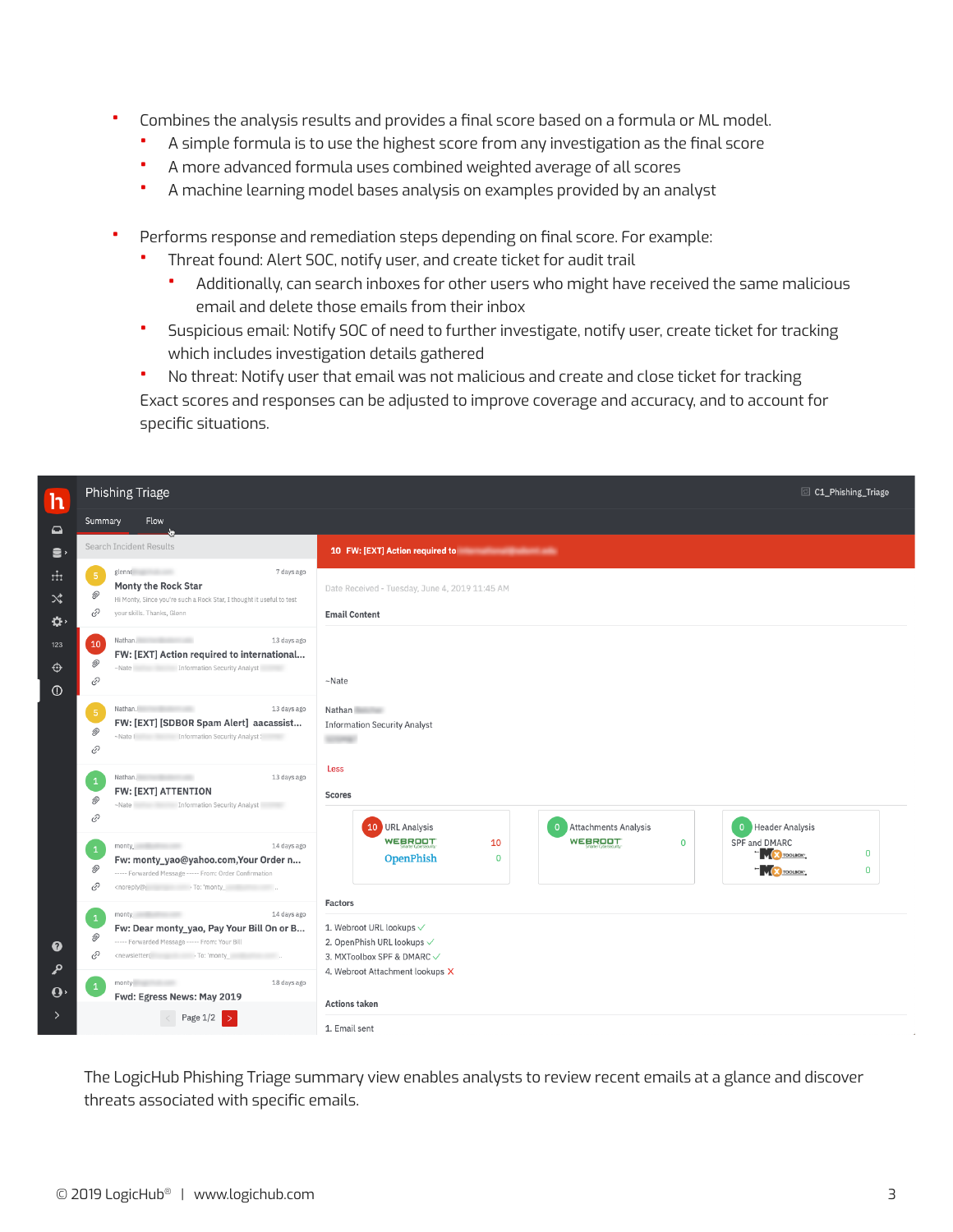#### **Respond to Phishing Attacks Faster**

**Automate Triage with 97% Accuracy** Powered by Machine Learning

**Respond with Speed and Precision** Workflow and Orchestration

**A Complete SOAR Platform** Highly Customizable, Multi-Purpose

**Fast Time-To-Value** 2 Weeks to Go Live

#### **Real Customer Use Case**

**Industry** Food

**Location** US Midwest **Revenue** \$14.9B

**Employees** 10,000

#### **Customer Problem**

- **•** More than 200 emails per day, each taking approximately 5 minutes to triage
- **•** The number of emails per day growing faster than net new headcount
- **•** Triage and remediation only occurring during daytime hours

#### **LogicHub Solution**

- **•** Phishing Triage used its scoring to sort each email into one of three classes:
	- **•** True Positive
	- **•** Requires Human Eyes for Further Analysis
	- **•** False Positive

For true and false positives, users are sent an email 24x7 within 10 minutes of submitting an email for analysis.

**•** An audit of large samples determined LogicHub was 100% accurate with 75% coverage, saving the time equivalent of 2 full-time employees (FTEs), reducing the threat of phishing attacks, and bringing more consistency to threat analysis

*"The number of reported phishing emails continues to grow exponentially, meanwhile, my headcount has not. Using automation allows us to automate existing alerts as well as keep up with the ever rising number of new alerts."*

CISO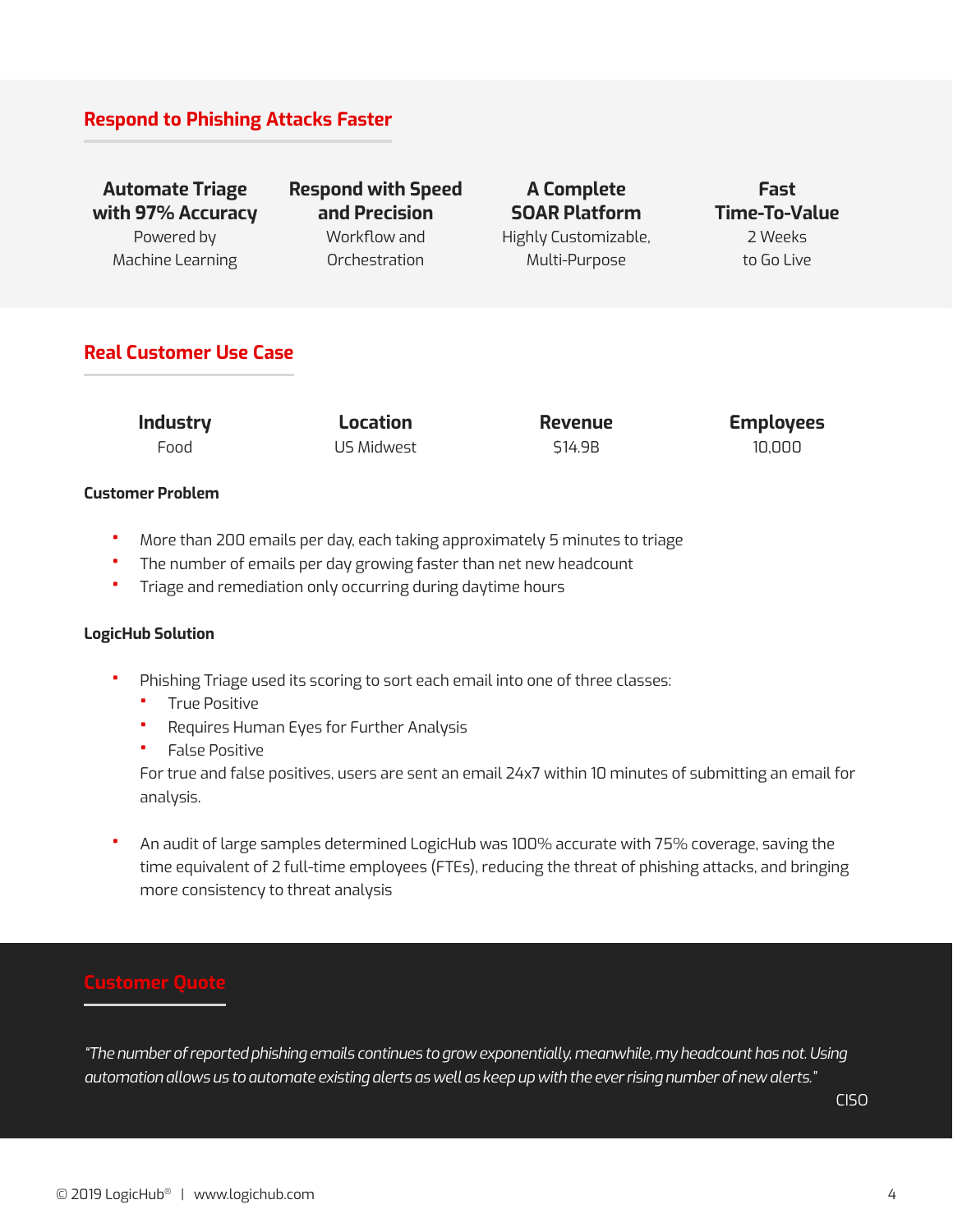## **How It Works: Advanced Phishing Email Triage Example**

#### **Building a LogicHub Flow for Email Triage**

The diagram below shows an example of a customized flow for Advanced Phishing Email Triage. Working with your team, LogicHub can help you build an automation workflow for phishing email triage tailored to your particular IT environment and SOC requirements.



**Step**

**1**

#### **GETTING THE DATA**

To kick off the triage process, the flow retrieves the input data to be analyzed. In this phishing triage example, the input is a batch of emails suspected of having phishing content that are obtained from an IMAP server. For more general use cases involving alert messages, the connection can be to Splunk, Sumo Logic, or other Security Information and Event Management (SIEM) system.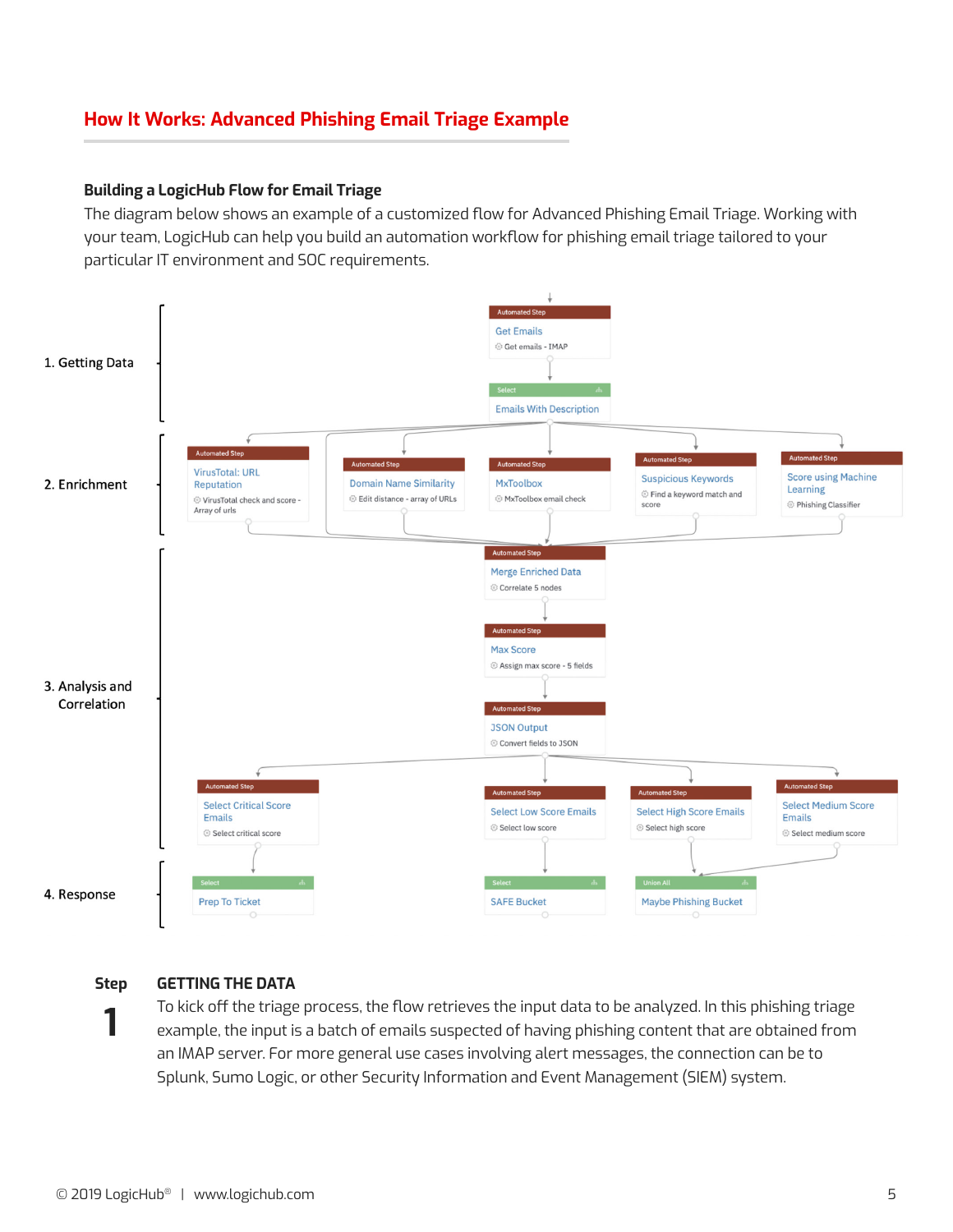#### **Step ENRICHMENT**

**2**

The enrichment step augments the incoming emails with additional information necessary for the triage analysis.

In this case, the emails are enriched with several types of information.

#### **Information from third party services**

A LogicHub flow can call on third-party reputation services to enrich the data with information about known risks and bad actors.

In the specific example flow above, URLs embedded in the emails are extracted and queried against a reputation database, and the sender's email address is checked against an email address database.

Some examples of third-party tools that can provide enrichment include:

- **•** Reputation databases (Anomali, ReversingLabs, VirusTotal, MxToolbox)
- **•** IP address geolocation (Maxmind)
- **•** Public or private malware sandbox platforms (FireEye, Cuckoo, Palo Alto Networks WildFire).
- **•** Examination of file attachments (Hybrid Analysis, YARA rules)

#### **LogicHub Modules**

The example flow uses two LogicHub modules to enrich the email. The Domain Name Similarity module checks for the similarity between the URLs embedded in the email and the recipient's own domain. If they are too similar, such as a replacement of "e" with "ê", it might indicate that the sender is trying to spear phish by tricking the recipient into recognizing the malicious URL as a legitimate company URL.

The Keyword Matching module matches an editable list of suspicious keywords, such as "password", "verify", and "pharmacy" against the content of the email messages. If any of these words is present, the email is more likely to be a phishing email.

#### **Machine Learning Classifiers**

LogicHub allows you to incorporate machine learning at the enrichment step or for analysis and decision making. In our phishing example, how can the security analyst determine whether the user is correctly reporting spam?

Starting with a sample set of correctly classified emails, you can create a machine learning model to apply and improve predictions. Powerful LogicHub operators such as *predictLabelFromText* and *createModelFromText* allow you to start predicting how to classify other emails by assigning likelihood scores from 0 to 10. As the system learns, it becomes more and more effective at spotting the malicious phishing emails.

Analyses can also be inaccurate because of low quality or unreliable data. Suppose you are computing the maximum of multiple factors, but one of the factors is unreliable. If you don't include a mechanism to adjust for that factor, your results will suffer. A machine learning model that uses LogicHub operators such as combineScores and createScoreCombiner can help your flow adjust for inaccurate inputs.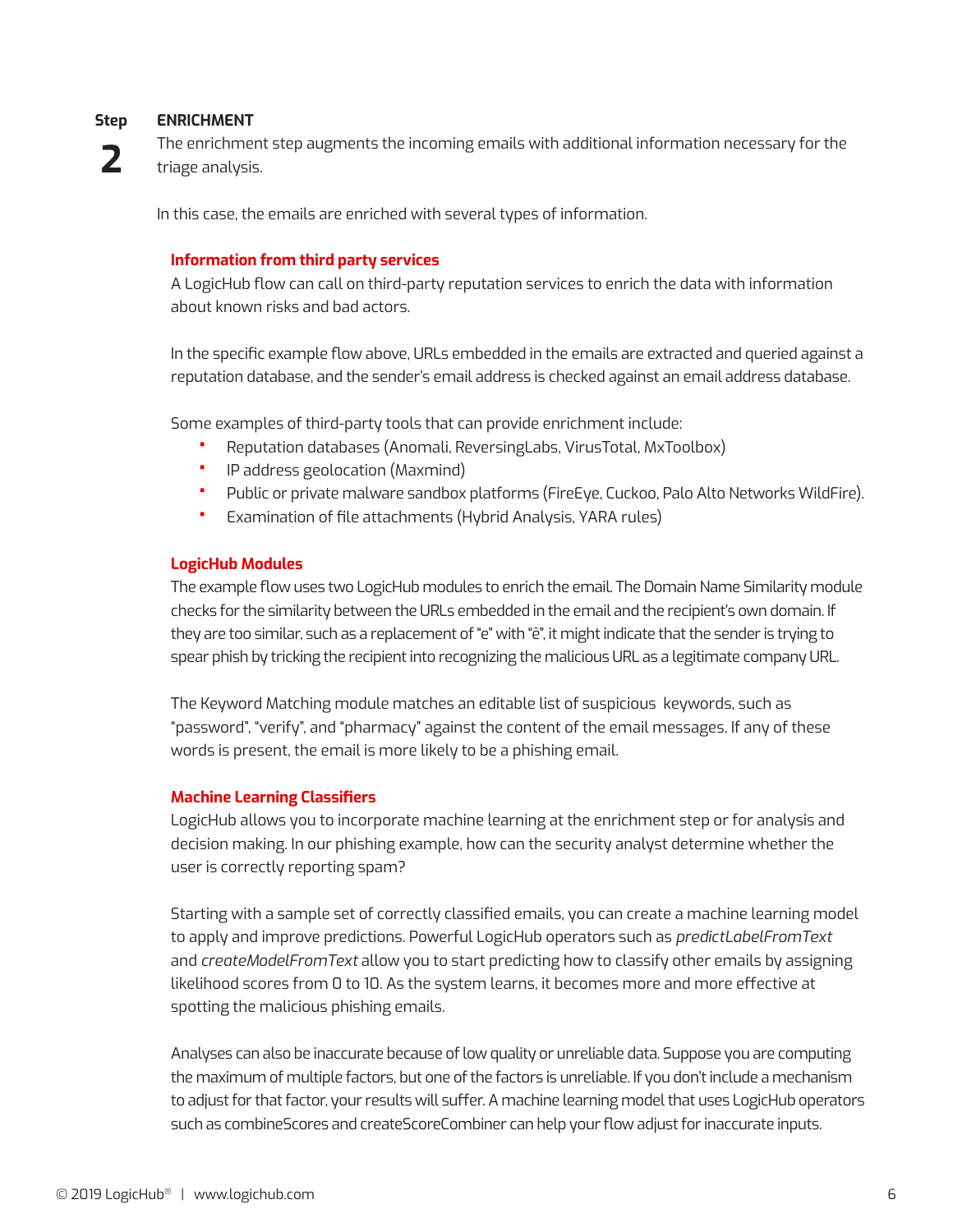#### **Step ANALYSIS AND DECISION MAKING**

**3** After the phishing emails have been brought into LogicHub and enriched with information from third party and LogicHub sources, it is time for analysis and decision making.

The flow first merges the multiple sources of enriched data using a pre-built LogicHub correlation module. A maximum score is determined based on a comparison of the correlated data.

The flow can allow a manual adjustment of the score (not shown in the diagram above) based on information that wasn't available from the enrichment sources. For example, a reputation database might have flagged a URL as suspicious, but the analyst knows that the URL is legitimate based on other information.

With the calculated and adjusted scores in hand, the emails are placed into separate classes depending on determined risk (low, medium, high, or critical).

#### **Step OUTPUT RESPONSE**

**4**

The output of a typical LogicHub flow assigns the analyzed emails to classes according to rankings determined by the flow (0-10) and the associated actions (or lack thereof).

You can design a flow to include any number of classes and to designate an appropriate action for each class. If an alert is deemed to be a true incident, LogicHub can automate the response and remediation steps. The action for a critical alert might be to automatically block messages, whereas the action for a high alert level might be to perform additional analysis or reexamine manually. In our example flow, the analyzed alerts are placed in three classes according to low, medium & high, or critical risk. For critical alerts, a ticket is prepared for a case management system such as ServiceNow or JIRA. This option allows customers to use their own case management tools to collaborate and manage their response workflow.

The example flow incorporates one type of output response, but LogicHub offers multiple options for reporting results. Data can be sent back to a SIEM, for example, by adding a comment to a Splunk Notable and updating its status or automatically notifying the SOC. The output can also be forwarded to other tools or services that take immediate action to stop an attack. Examples include blocking a URL or blocking a file in the corporate network.

To complete the triage automation, LogicHub allows you to set a schedule for running the flow repeatedly. Each time the flow runs, it automatically processes any new data and reports results without requiring any additional input from the security analyst.

It is good practice to close the loop on emails submitted by users for analysis. By responding to these users, we let them know that their concerns are being addressed in a methodical way, that their efforts are appreciated, and that their actions are contributing to the security of the organization overall.